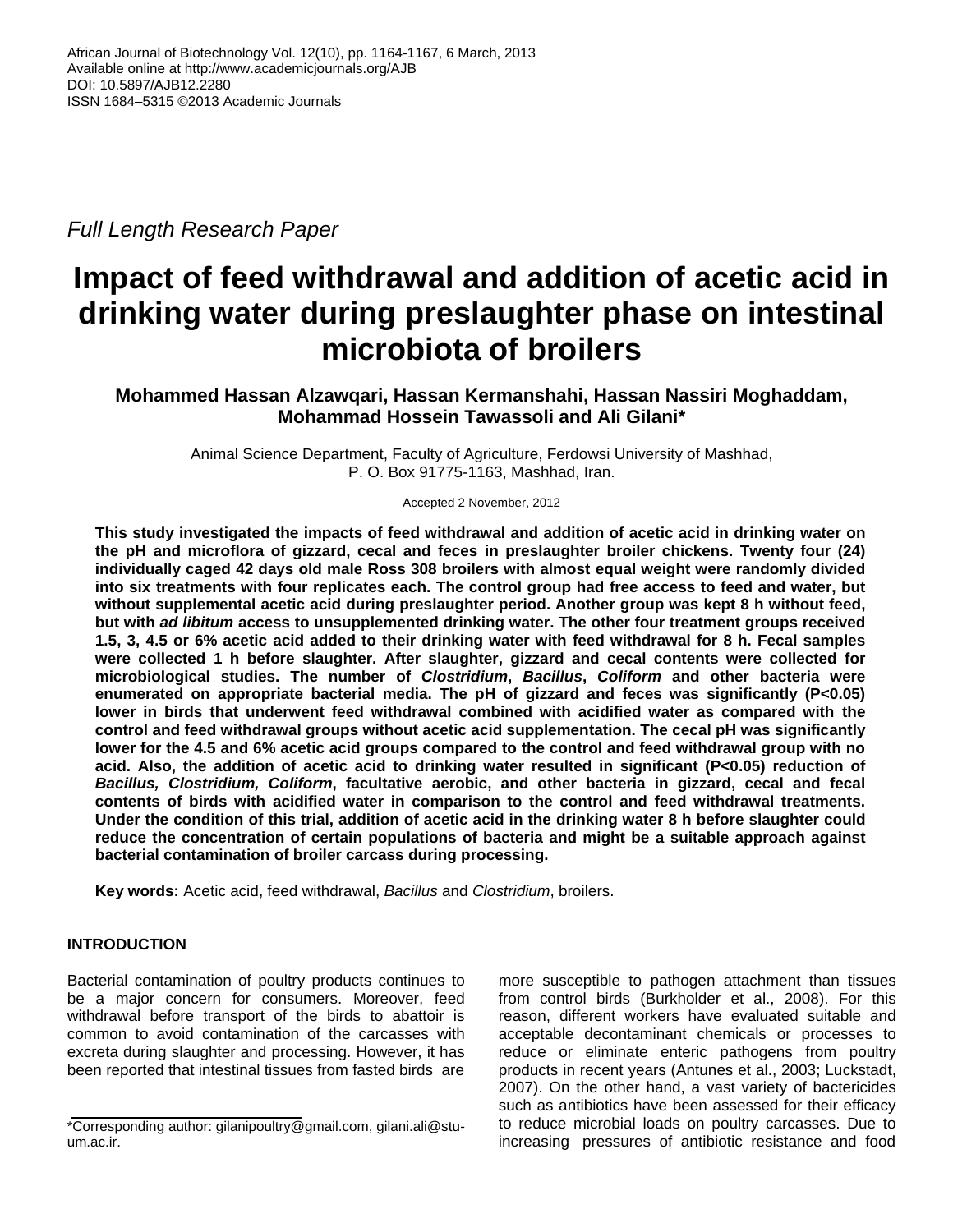safety concerns, the use of their alternatives in livestock and poultry feeds is becoming more common in recent years. Organic acids are routinely included in diets for monogastric animals in Europe as preservative and acidifier, in order to replace antibiotics as growth promoters and prevent or control pathogens (Papatsiros et al., 2012). For instance, Saki et al. (2012) demonstrated that organic acids significantly reduced Enterobacteriaceae counts in ileum and cecum of broiler chickens at 21 and 42 days of age.

Various organic acids which are particularly effective against acid-intolerant species such as *Escherichia coli, Salmonella* and *Campylobacter* have been used in feed by different researchers (Izat et al., 1990a; Luckstadt, 2007; Thompson and Hinton, 1997). Also, it has been indicated that acidified drinking water significantly prevented the *Campylobacter* spread via drinking water in broiler flocks (Chaveerach et al., 2004). Interestingly, addition of organic acids to the drinking water before slaughter might reduce crop *Salmonella enteritidis* colonization and can be an approach to reduce *Salmonella* contamination of broiler products during processing (Avila et al., 2003). Thus, the main aim of the current research was to evaluate the effect of feed withdrawal and administration of acetic acid in drinking water during preslaughter on pH and intestinal microflora of broiler chickens.

#### **MATERIALS AND METHODS**

A total of 24 Ross 308 male broiler chickens at the age of 42 days were used in this study. Before commence of the trial, the birds were transported from farm house to experimental house. The chickens were kept in individual crates. These birds were allocated to six treatments with four replicates each. This trial was planned as completely randomized design during a period of 8 h before slaughter.

Control group had free access to feed and water, but without supplemental acetic acid during preslaughter period. Another group was kept 8 h without feed, but with *ad libitum* access to unsupplemented drinking water before slaughter. For the other treatments, four levels of acetic acid were added to the drinking water (1.5, 3, 4.5, and 6%) of broilers with preslaughter feed withdrawal.

Fecal samples were collected 1 h before slaughter via cloacae swab. Then, all chickens were killed by cervical dislocation. After slaughter, gizzard and cecal contents were collected for microbiological studies. All samples were kept in -20°C until analyses in the laboratory. The samples were homogenized, and then 1 g of each sample was collected and transferred into 10 ml sterile saline solution for dilution. The pH of the homogenized contents of gizzard, cecal and feces was measured using pH meter (Model 691, Metrohm, Switzerland) just after sampling for serial dilution. After that, each sample was spread on selective agar plates as follows. Aerobic plate count was used for the total aerobic bacteria. Eosin methylene blue agar (EMB) was utilized for coliform. Also, thio glycolate media (TGA) was used for *bacillus* and *clostridium* bacteria (APHA, 1993). After incubation at 37°C for 48 h under micoareophilic conditions, the number of bacterial colonies was determined.

Primary, data of microflora number from gizzard, cecal and feces were converted to  $log_{10}$  per ml (CFU) before the analysis. All data

were analyzed using the General Linear Model procedure of the Statistical Analysis System (SAS, 2004). Duncan's multiple range test was used to compare the means. All statements of significance were based on probability of P<0.05.

### **RESULTS AND DISCUSSION**

The addition of acetic acid to drinking water 8 h before slaughter caused a lower pH as is presented in Table 1. The pH of gizzard, cecal and feces was significantly (P<0.05) lower in birds that drank acidified water, particularly in 4.5 and 6% acetic acid as compared with the control and feed withdrawal groups (Table 1).

These results are in agreement with Byrd et al. (2001) who reported reduced pH of crop in birds treated with 0.5% acetic acid, 0.5% lactic acid and 0.5% formic acid for 8 h during preslaughter feed withdrawal. Diminution of gastrointestinal pH has adverse impacts for colonization of acid-intolerant bacteria such as *Coliforms* (Luckstadt, 2007). Nevertheless, our results contrast with the findings of Watkins et al. (2004) who demonstrated that acidified water by using acetic acids did not cause significant reduction in the gizzard pH of broilers. The discrepancies in these results might be due to differences in the type and concentration of organic acid used in the studies.

The incorporation of acetic acid into drinking water was associated with a significant reduction in *Bacillus, Clostridium, Coliform*, facultative aerobic, and other bacteria of gizzard, ceca, and feces in acidified water treatments as compared with the control and feed withdrawal treatments (Tables 2, 3 and 4). These results are in line with Philipsen (2006) that revealed that addition of organic acid to the drinking water helps to reduce the level of pathogens in the water and to regulate gut microflora. Moreover, Moharrery and Mahzonieh (2005) observed that the addition of 0.1% malic acid to drinking water significantly reduced *E. coli* counts in the small intestine of layer chickens. As well, Chaveerach et al. (2004) reported decreased numbers of *Campylobacter* in the cecal contents of birds which consumed acidified water. Furthermore, Bryd et al. (2001) and De Avila et al. (2003) suggested that incorporation of some organic acids in the drinking water during the preslaughter feed withdrawal period significantly reduced *Salmonella* and *Campylobacter* contamination of crops and broiler carcasses at processing. In contrast to the above mentioned results, Aciokgoz et al. (2011) reported that formic acid did not significantly change the microflora of broilers exposed to heat stress that might be due to a more hygienic evisceration process or lower microbial load in the gastrointestinal tract.

Organic acids have an antimicrobial effect because they diffuse through the bacterial cell membrane, and then dissociate into anions and protons, and eventually disturb the intracellular electron-balance (Luckstadt, 2007; Strauss and Hayler, 2001). Organic acids have also been shown to be effective in lowering some bacterial numbers recovered from poultry carcasses when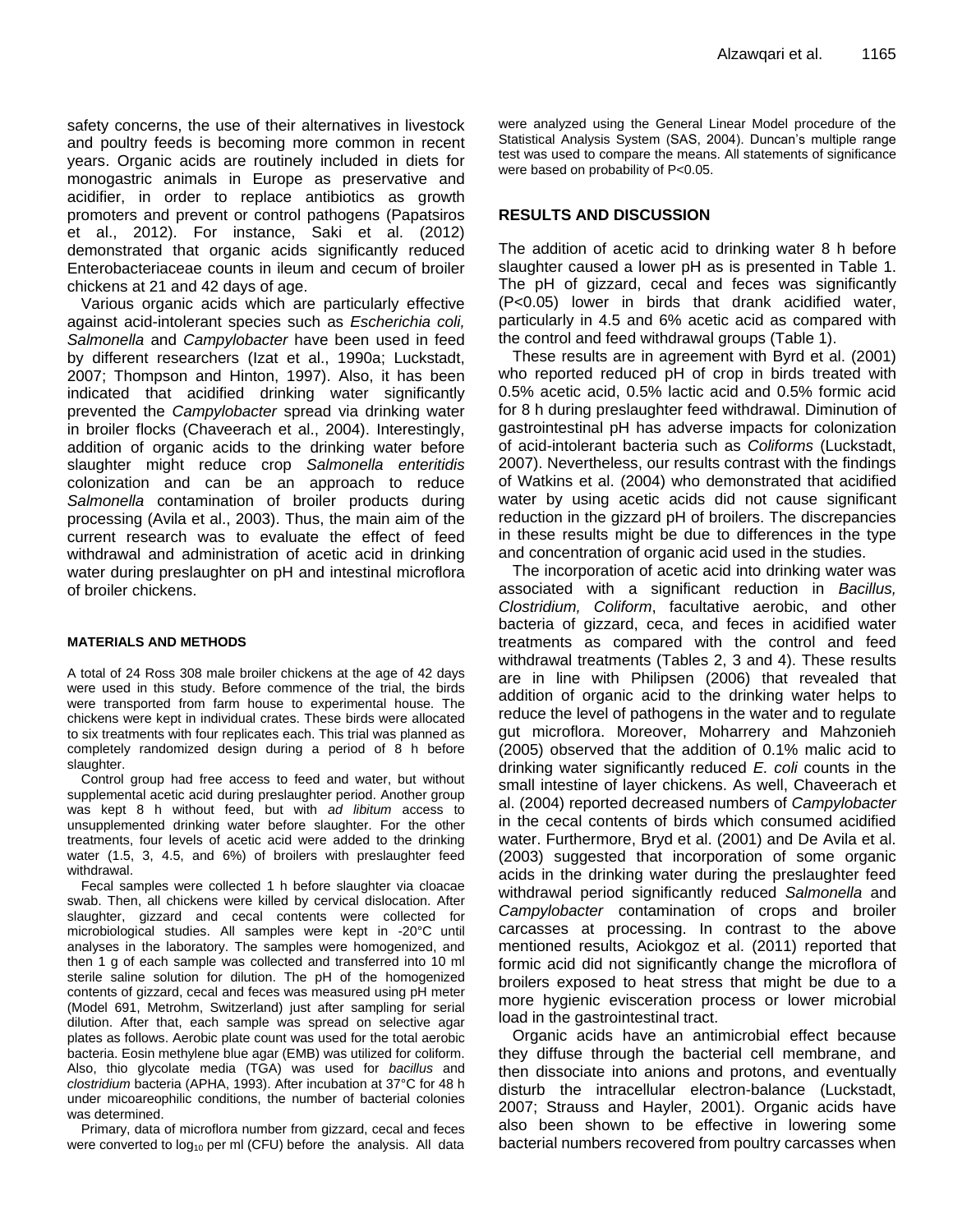**Table 1.** The pH of gizzard and cecal contents and feces in broiler chickens at 42 days of age.

| <b>Treatment</b>                              | <b>Gizzard</b>    | Ceca              | <b>Feces</b>      |
|-----------------------------------------------|-------------------|-------------------|-------------------|
| Free access to feed and untreated water       | 3.80 <sup>a</sup> | $6.85^a$          | $6.87^{a}$        |
| Feed withdrawal with untreated water          | $3.25^{b}$        | 6.95 <sup>a</sup> | 6.95 <sup>a</sup> |
| Feed withdrawal with acetic acid in water (%) |                   |                   |                   |
| 1.5                                           | $3.10^{\circ}$    | 6.95 <sup>a</sup> | $6.05^{b}$        |
| 3                                             | 2.95 <sup>d</sup> | 6.80 <sup>a</sup> | $6.17^{b}$        |
| 4.5                                           | 2.80 <sup>d</sup> | $6.42^{b}$        | $5.75^{\circ}$    |
| 6                                             | 2.60 <sup>d</sup> | 6.40 <sup>b</sup> | 5.97 <sup>c</sup> |
| $±$ SEM                                       | 0.148             | 0.162             | 0.195             |

abcd Means with different superscripts in each column are significantly different (P<0.05).

Table 2. The gizzard microbial population (log <sub>10</sub> cfu) of broiler chickens at 42 days of age.

| <b>Treatment</b>                              | <b>Bacillus and</b><br><b>Clostridium</b> | <b>Coliform</b>   | <b>Facultative aerobic</b><br>bacteria | Other<br>bacteria |
|-----------------------------------------------|-------------------------------------------|-------------------|----------------------------------------|-------------------|
| Free access to feed and untreated water       | 5.04 <sup>c</sup>                         | $4.97^{b}$        | $5.33^{b}$                             | 4.01 <sup>a</sup> |
| Feed withdrawal with untreated water          | $5.28^{a}$                                | $5.16^{a}$        | $5.54^{a}$                             | 4.09 <sup>a</sup> |
| Feed withdrawal with acetic acid in water (%) |                                           |                   |                                        |                   |
| 1.5                                           | 5.33 <sup>a</sup>                         | 4.70 <sup>c</sup> | $5.43^{b}$                             | 3.38 <sup>b</sup> |
| 3                                             | $5.14^c$                                  | 4.61 <sup>c</sup> | 5.26 <sup>c</sup>                      | 3.07 <sup>c</sup> |
| 4.5                                           | 5.06 <sup>c</sup>                         | 4.27 <sup>d</sup> | $5.15^{\circ}$                         | 3.91 <sup>a</sup> |
| 6                                             | $5.23^{b}$                                | $4.22^d$          | $5.28^{\circ}$                         | $3.52^{b}$        |
| $±$ SEM                                       | 0.023                                     | 0.041             | 0.019                                  | 0.074             |

abcd Means with different superscripts in each column are significantly different (P<0.05).

**Table 3.** The cecal microbial population (Log <sub>10</sub> cfu) of broiler chickens at 42 days of age.

| <b>Treatment</b>                                                                | <b>Bacillus and</b><br><b>Clostridium</b> | Coliform                      | <b>Facultative</b><br>aerobic bacteria | <b>Other</b><br>bacteria               |
|---------------------------------------------------------------------------------|-------------------------------------------|-------------------------------|----------------------------------------|----------------------------------------|
| Free access to feed and untreated water<br>Feed withdrawal with untreated water | $5.31^{a}$<br>$5.31^{a}$                  | $5.89^{ab}$<br>$5.97^{\circ}$ | 6.07 <sup>a</sup><br>$6.10^{a}$        | 5.26 <sup>a</sup><br>5.30 <sup>b</sup> |
| Feed withdrawal with acetic acid in water (%)                                   |                                           |                               |                                        |                                        |
| 1.5                                                                             | $5.24^{b}$                                | $5.81^{bc}$                   | 5.98 <sup>b</sup>                      | $5.18^{b}$                             |
|                                                                                 | $5.05^{\circ}$                            | $5.77^{\circ}$                | 5.90 <sup>c</sup>                      | $5.15^{b}$                             |
| 4.5                                                                             | 5.07 <sup>c</sup>                         | $5.67^{\circ}$                | $5.82^d$                               | $5.12^{bc}$                            |
| 6                                                                               | $5.23^{b}$                                | $5.73^{\circ}$                | 5.90 <sup>c</sup>                      | 5.10 <sup>c</sup>                      |
| $±$ SEM                                                                         | 0.018                                     | 0.033                         | 0.023                                  | 0.023                                  |

abcdMeans with different superscripts in each column are significantly different (P<0.05).

used in scald water (Izat et al., 1990b). Likewise, it has been indicated that acidifiers could diminish *E. coli, Coliform*, and *Clostridium perfringens* in the gut of Japanese quail (Ghosh et al., 2007), or reduce *Salmonella* in carcass and feces of broilers (Patten and Waldroup, 1988) and decrease the microbial contamination of hatchery spoilage in broiler breeder (Humphrey and Lanning, 1988).

In conclusion, the addition of acetic acid in drinking

water 8 h before slaughter might help to reduce gizzard, ceca and fecal contamination by pathogenic bacteria and reduce microbial loads on poultry carcasses. However, it should be taken into account that high concentration of acetic acid (6%) in comparison to 4.5% inclusion level caused a significant increase of *Coliform* and other bacteria in feces (Table 4). This phenomenon might indicate that a kind of resistance to overuse of acetic acid has been created. Future studies could examine other